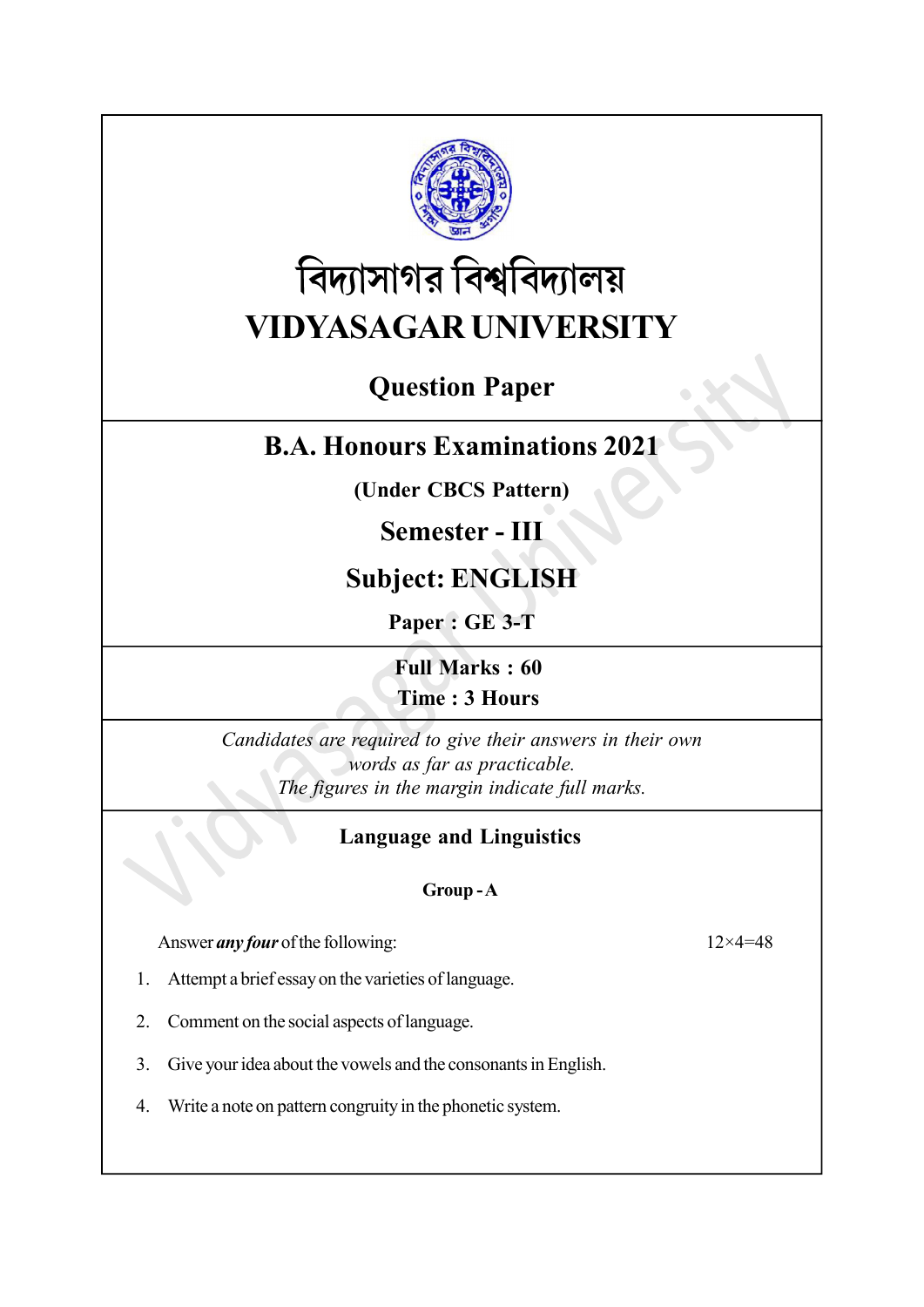- 5. Differentiate between words and phonemes.
- 6. What is IC analysis? Explain with suitable examples.
- 7. What are lexical ambiguity and structural ambiguity?
- 8. Write a brief essay on the maxims of conversation.

#### Group - B

Answer *any six* of the following:  $2 \times 6 = 12$ 

- 1. Point out at least two characteristic features of standard language.
- 2. Give four examples of affixes.
- 3. What is phoneme? Give two examples.
- 4. What is diphthong? Give two examples.
- 5. Define allophone. Give two examples.
- 6. What is known as Morphophonemics? Give two examples.
- 7. What is a kernel sentence? Give an example.
- 8. How do you distinguish between content words and function words?
- 9. What is the example of maxim of quantity?
- 10. What are the four components of a formal phrase structure grammar?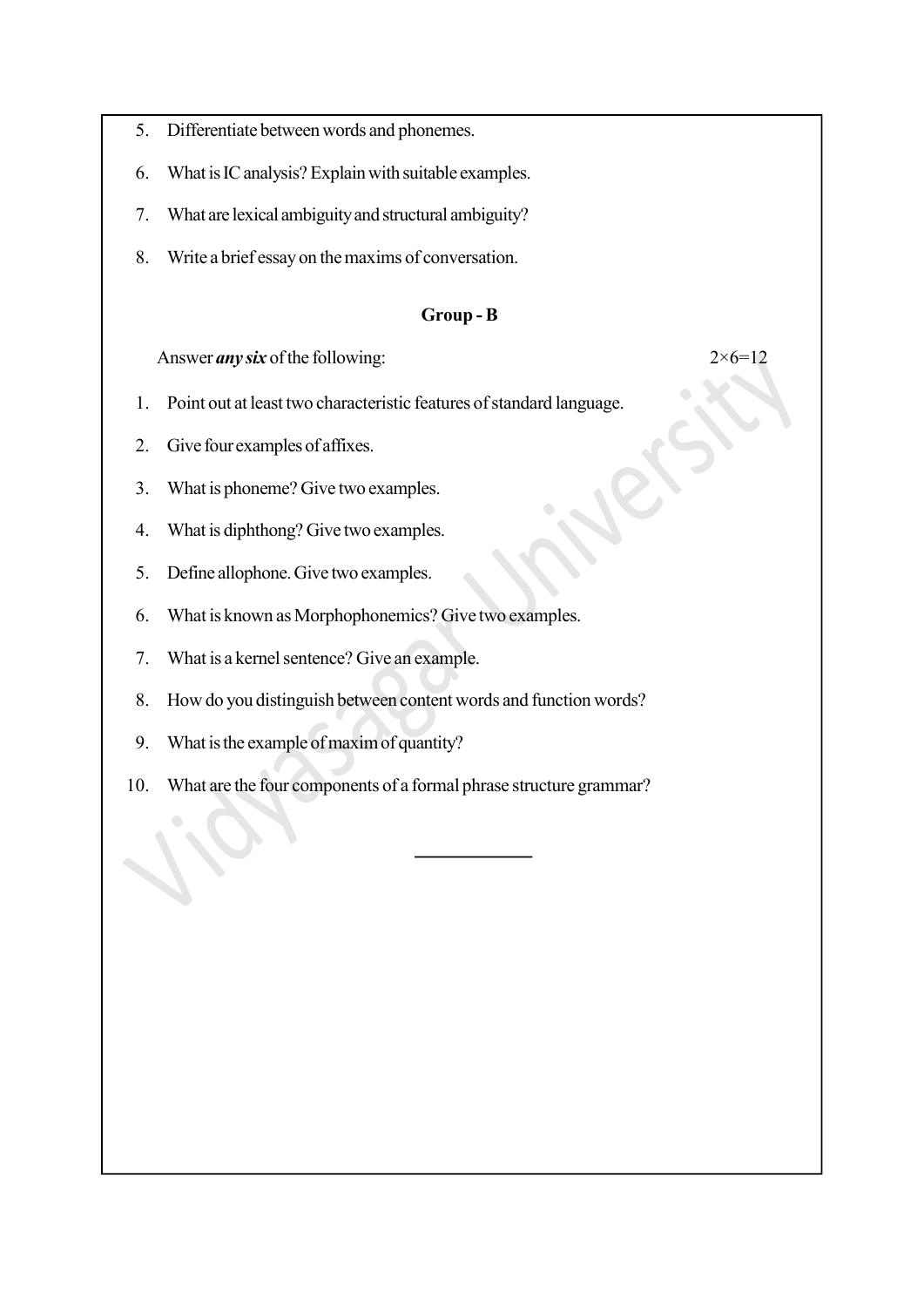### Or Contemporary India: Women and Empowerment

#### Group - A

Answer *any four* of the following:  $12 \times 4 = 48$ 

- 1. What is gender? How is gender socially constructed in India?
- 2. Personal laws are often discriminatory towards women. Assess any two systems of Indian personal law in this light.
- 3. Can a Uniform Civil Code provide gender-justice in India? Give a reasoned answer.
- 4. Mention and briefly explain the main privileges granted to women by the constitution of India.
- 5. Why was the Sexual Harassment of Women at Workplace (Prevention, Prohibition and Redressal) Act enacted? What are some of its conditions? Elaborate.
- 6. Women are the first to suffer due to ecological degradation. Examine this statement in relation to environmental issues in India.
- 7.(a) How are Dalit women 'doubly discriminated' against in the structure of Indian society? Discuss with reference to Bama's Karukku.

#### or

- (b) Describe Sultana's visit to the Ladyland in Rokeya Begum's "Sultana's Dream".
- 8.(a) Bring out the autobiographical elements in Bama's Karukku.

#### or

(b) How has Begum Rokeya reversed the gender stereotypes of the Indian Muslim society in "Sultana's Dream"?

#### Group - B

Answer *any six* of the following:  $2 \times 6 = 12$ 

- 1. What is the difference between sex and gender?
- 2. Mention any two legal measures to empower Indian women at the workplace.
- 3. What is domestic violence? Give two examples.